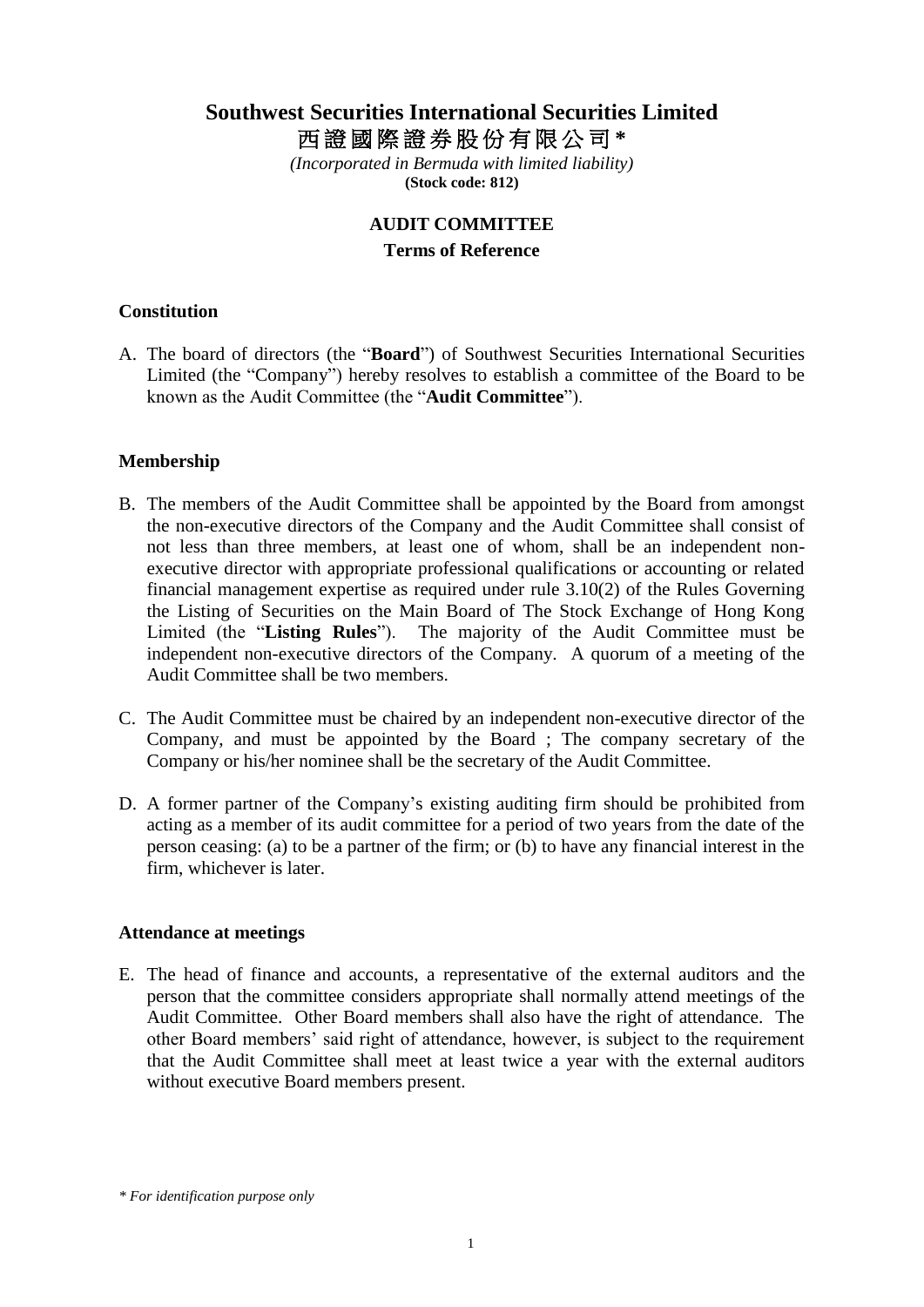## **Frequency of meetings**

F. Meetings of the Audit Committee shall be held not less than twice a year. The external auditors may request a meeting if they consider that one is necessary.

# **Authority**

- G. The Audit Committee is authorised by the Board to investigate any activity within its terms of reference. It is authorised to seek any information it requires from any employee of the Company and its subsidiaries (together, the "**Group**") and all employees of the Group are directed to co-operate with any request made by the Audit Committee.
- H. The Audit Committee is authorised by the Board to obtain outside legal or other independent professional advice and to secure the attendance of outsiders with relevant experience and expertise if it considers this necessary.

# **Duties**

- I. The duties of the Audit Committee shall include, but shall not be limited to the following:
- 1. to be primarily responsible for making recommendations to the Board on the appointment, reappointment and removal of the external auditor, and to approve the remuneration and terms of engagement of the external auditor, and any questions of its resignation or dismissal;
- 2. to review and monitor the external auditor's independence and objectivity and the effectiveness of the audit process in accordance with applicable standards;
- 3. to discuss with the external auditor the nature and scope of the audit and reporting obligations before the audit commences, and ensure co-ordination where more than one audit firm is involved;
- 4. to develop and implement policy on engaging an external auditor to supply non-audit services. The Audit Committee should report to the Board, identifying and making recommendations on any matters where action or improvement is needed;
- 5. to monitor integrity of the Company's financial statements and annual report and accounts, half-year report and, if prepared for publication, quarterly reports, and to review significant financial reporting judgements contained in them before submission to the Board, focusing particularly on:
	- (a) any changes in accounting policies and practices;
	- (b) major judgmental areas;
	- (c) significant adjustments resulting from the audit;
	- (d) the going concern assumptions and any qualifications;
	- (e) compliance with accounting standards; and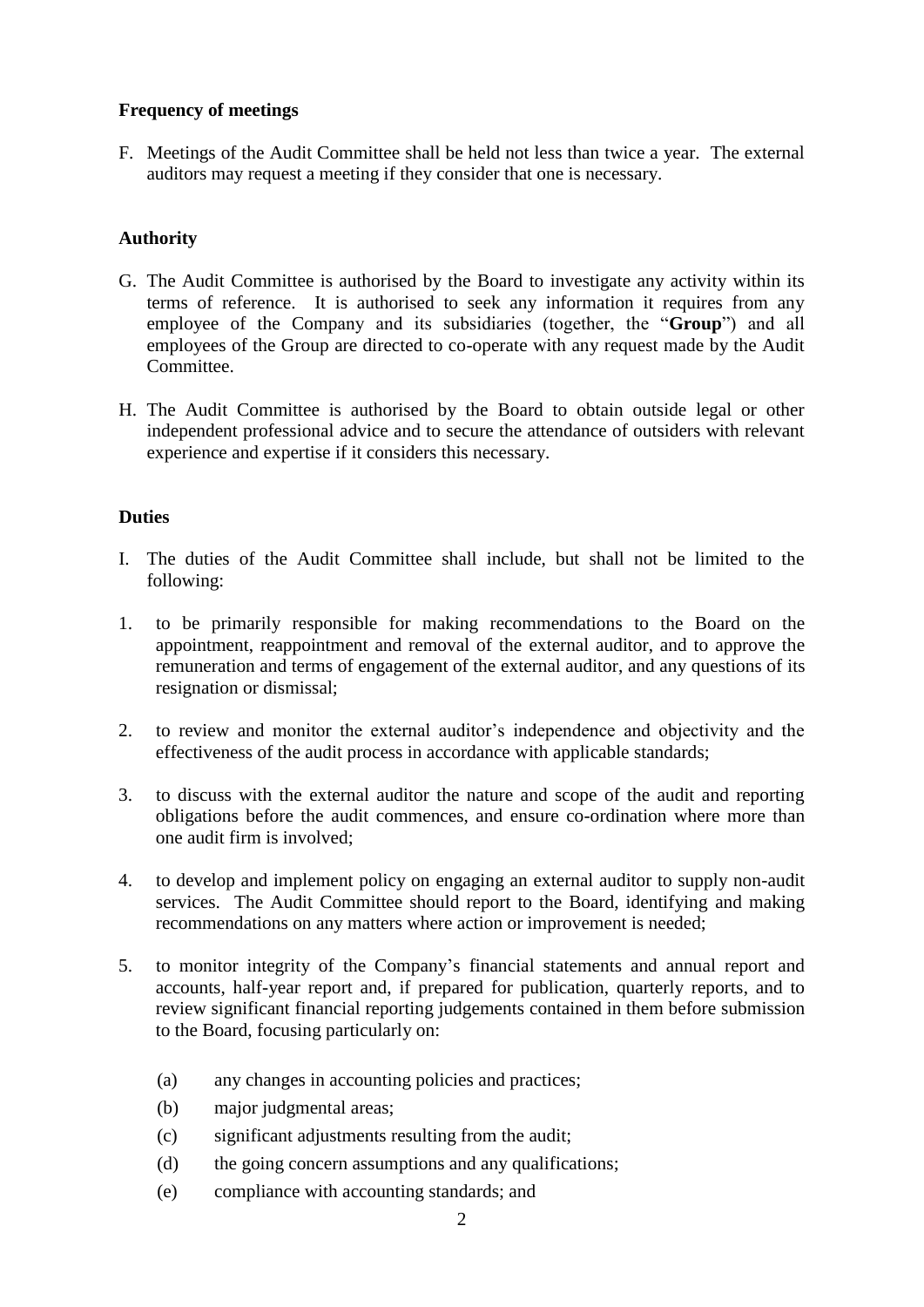- (f) compliance with the Listing Rules and legal requirements in relation to financial reporting;
- 6. to liaise with the Board and senior management and to meet, at least twice a year, with the external auditors and to consider any significant or unusual items that are, or may need to be, reflected in the report and accounts, it should give due consideration to any matters that have been raised by the head of finance and accounting , the head of legal and compliance, the person that the committee considers appropriate or the external auditors;
- 7. to review the Company's financial controls, and unless expressly addressed by a separate Board risk committee, or by the Board itself, to review the Company's risk management and internal control systems;
- 8. to discuss the risk management and internal control systems with management to ensure that the management has performed its duty to have effective systems. This discussion should include the adequacy of resources, staff qualifications and experience, training programmes and budget of the Company's accounting and financial reporting function;
- 9. to consider major investigation findings on risk management and internal control matters as delegated by the Board or on its own initiative and management's response to these findings;
- 10. (where an internal audit function exists) to ensure co-ordination between the internal and external auditors, and to ensure that the internal audit function is adequately resourced and has appropriate standing within the Company, and to review and monitor its effectiveness;
- 11. to review the Group's financial and accounting policies and practices;
- 12. to review the external auditor's management letter recommendations, any material queries raised by the auditor to management about accounting records, financial accounts or systems of control and management's response;
- 13. to ensure that the Board will provide a timely response to the issues raised in the external auditor's management letter;
- 14. to report to the Board on the matters in the Code on Corporate Governance Practices in Appendix 14 of the Listing Rules;
- 15. to consider other topics, as defined by the Board;
- 16. to review arrangements employees of the Company can use, in confidence, to raise concerns about possible improprieties in financial reporting, internal control or other matters. The Audit Committee should ensure that proper arrangements are in place for fair and independent investigation of these matters and for appropriate follow-up action; and